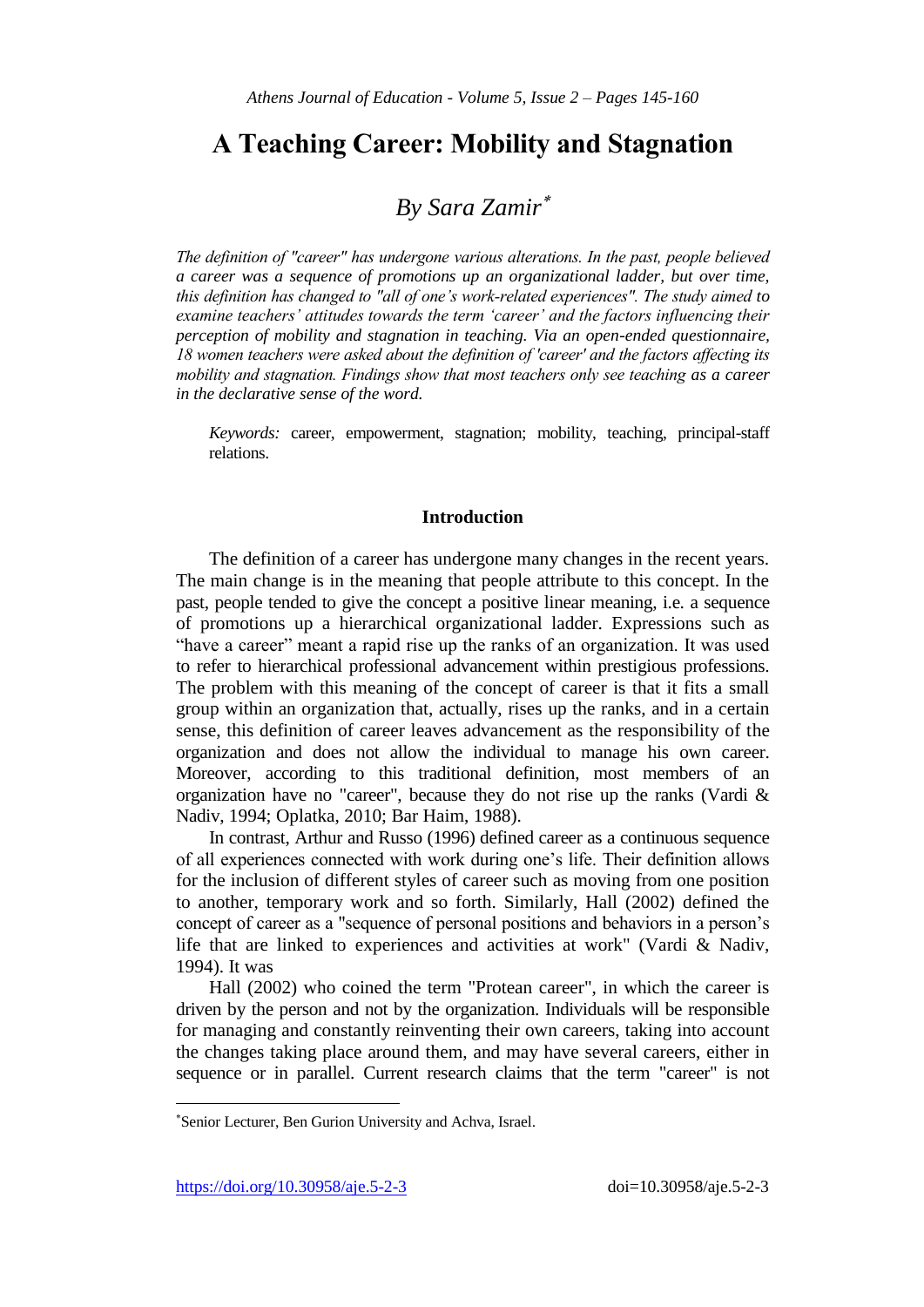parallel to occupation, but rather a process that is unique to each and every person both in the professional sense and in daily life.

In the old organizational world, the measure of a person"s career success referred only to the advancement up the organizational hierarchy – vertical success. In contrast, in the modern era, career success can also be defined primarily in the psychological sphere. It is the sense of self-worth a person derives from the attainment of important life goals: personal achievement, happiness etc. The most significant aspect is subjective and internal rather than objective and external (Oplatka, 2010).

In light of the above, the term 'career' may have four different interpretations:

- 1. Career as advancement this interpretation claims that career is an upward climb within an organization or in a particular field. This does not necessarily mean that a person has to remain in the same field, but the aspiration is towards a senior position.
- 2. Career as a profession this interpretation claims that not every occupation is a career. In order for it to be so, there has to be a learning process that enables advancement. Occupations that are called professions have prestige.
- 3. Career as a series of positions throughout life this interpretation claims that anybody who works has a career. Our career is the sequence of roles filled and the manner in which we perceive the path of our work life.
- 4. Career as a series of work-related experiences throughout life according to this view, a person may remain in the same job throughout life, but there will be changes in perceptions and aspirations within the position held (Oplatka, 2008; Bar Haim 1988).

Scholars usually combine these interpretations and it is worth noting that the concept of career does not relate to success or failure at work, but to experiences throughout life that may be either objective (positions held) or subjective (aspirations and feelings).

Career management is important both to the individual and to the organization. They are mutually interdependent, with individuals depending on the organization for career management and the organization depending on the people to carry out its role.

In 1978, Edgar Schein formulated a new concept which he termed "career anchor'. In his definition, a career anchor is the driving force behind the career, a kind of internal calibration mechanism encompassing the ensemble of ambitions, values and self-perceptions that guide one"s career management that the person is not willing to abandon, even when having to make choices.

A career anchor is composed of the self-perception of talents and skills, basic values, motivation and needs as expressed during a person"s career. These anchors are formed and acquired during the person"s career. Schein (1985) claimed that just as there are constant changes in the world of careers, so must one expect changes in these anchors for different people. He identified five career anchors, and following further research he added another three. These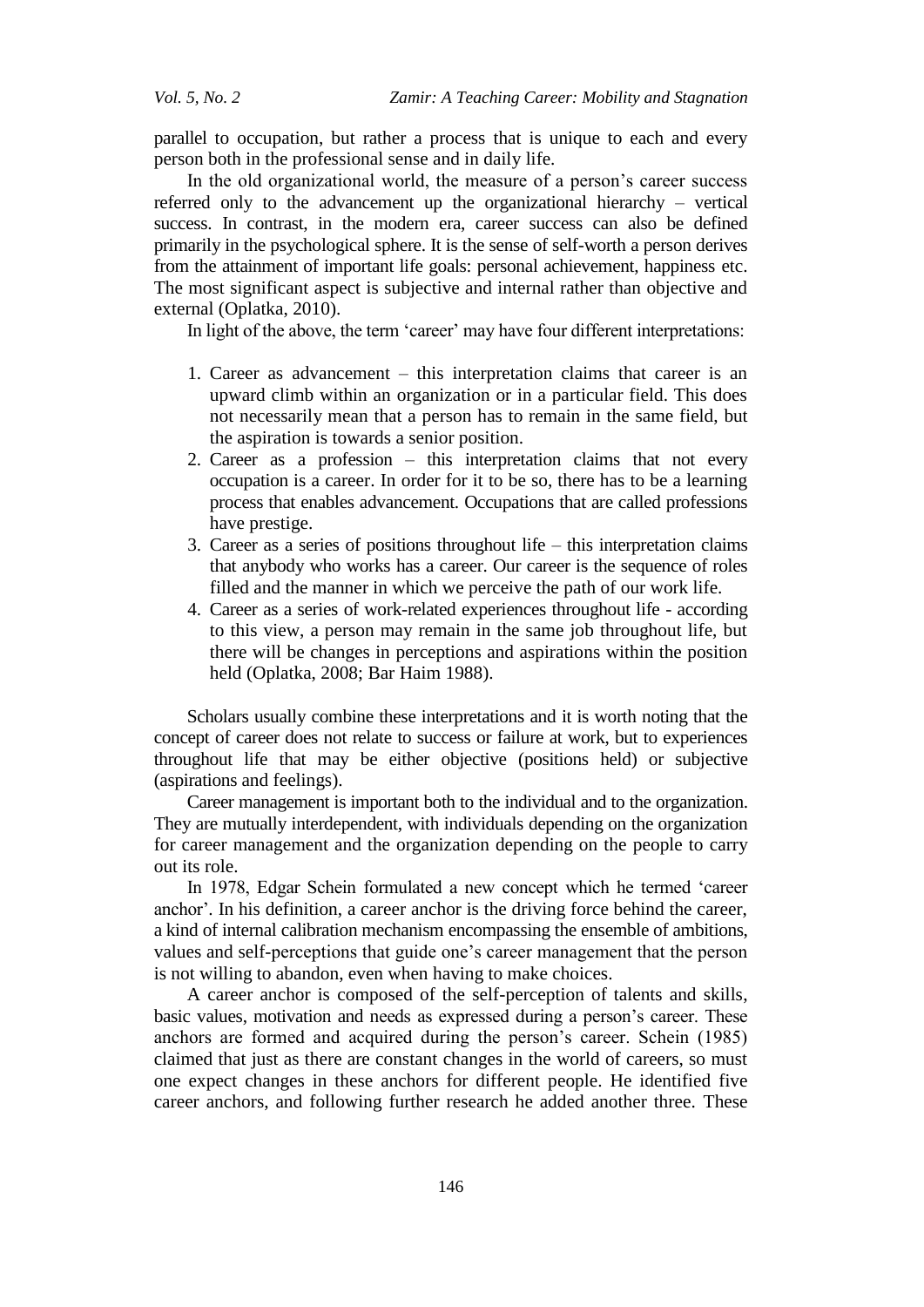anchors are:

- 1. Professional expertise–motivations are the person"s talents and satisfaction with the expertise in the given line of work. It is based on a particular expertise in that field.
- 2. Management–motivation is the desire to become a manager and the aspiration is to advance in an organization to be one of the leaders in setting policy, making decisions and the success of the organization.
- 3. Autonomy–motivation is the need to do things according to one"s own standards, not to be bound by procedures and processes, schedules, norms or any other restrictions.
- 4. Security–a person needs to know that his/her career is assured and settled and that there is no need to worry about the future. The permanent connection with the employing organization reduces uncertainty.
- 5. Entrepreneurship/creativity motivation is the need to set up one"s own business, to develop/produce products or services independently.
- 6. Service–motivations are social values, the desire to serve the community, to care for social wellbeing, to act for the general good.
- 7. Challenge–motivation is the desire to confront great difficulties successfully; to solve problems and overcome obstacles.
- 8. Life style–motivation is the ability to combine one"s own needs, ones family's needs and the requirements of the job.

The anchors show what a person considers important and will not concede when making decisions. Every person has one fixed career anchor over time along with others that accompany it.

Today teaching is treated as a career expressed by learning and life-long professional development. Whatever the framework or format of development or reform, teachers accumulate knowledge and change, pay attention to changes and develop according to the topics and skills they wish to take away in order to advance and make changes to the expansion or definition of the job (Paz & Salant, 2012; Oplatka, 2010).

In the modern era, people have many attractive options and many people, including teachers, do not believe in a single career or in loyalty to a single organization. The image has changed in public discourse from someone who is loyal to one company to someone who is entrepreneurial, free and independent.

This change also affects teachers. When one investigates teachers' perceptions of their career, one can distinguish between two major mindsets regarding teaching as a career. People become teachers for a variety of reasons. Some expect it to be their career for life, but many see it as just one of several careers they will have [\(Peske,](http://www.kappanmagazine.org/search?author1=Heather+G.+Peske&sortspec=date&submit=Submit) [Liu](http://www.kappanmagazine.org/search?author1=Edward+Liu&sortspec=date&submit=Submit) , Johnson, [Kauffman](http://www.kappanmagazine.org/search?author1=David+Kauffman&sortspec=date&submit=Submit) & Kardos, 2001).

According to the "stages" approach, people progress through a series of stages during their career, and people in different stages are expected to express different goals, dilemmas and desires. It seems that each stage has its own attitudes, behaviors, relationship patterns and particular aspects and that people who are in the same stage act similarly.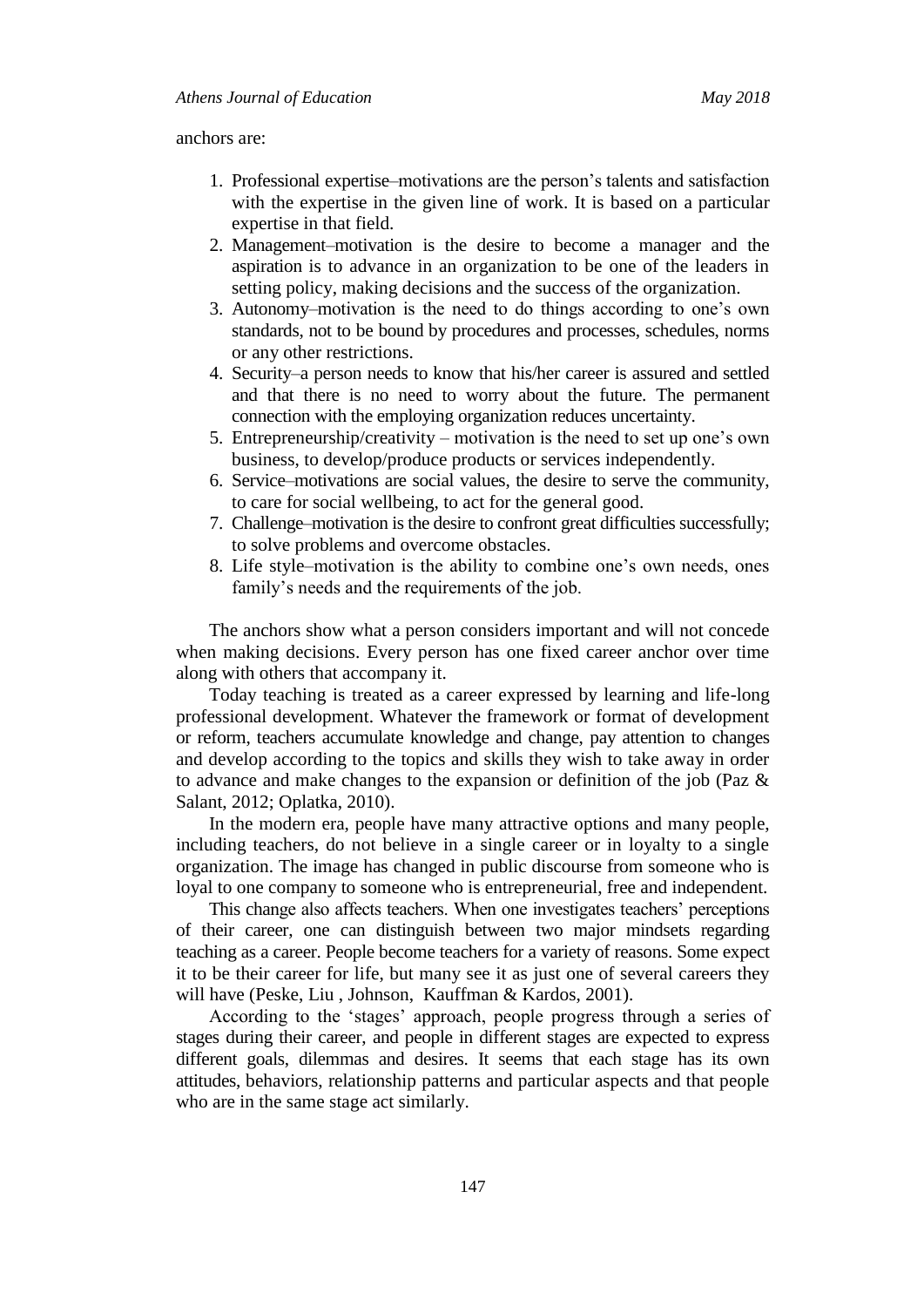Scholars have proposed different models for the career stages among teachers and principals. Paul Burden (1983) focused on the professionalization of the teacher and identified three phases during a teacher"s life:

- 1. Survival year 1, in which a teacher has limited pedagogical knowledge and lacks basic skills.
- 2. Adjustment  $-2-4$  years on the job, the teacher may accumulate greater pedagogical knowledge and has greater professional confidence.
- 3. Maturity  $-5$  years and over on the job, the teacher feels great personal and professional confidence and self-efficacy, and tends to focus on students as the object of teaching.

Huberman (1989, 1993) also defined three main phases in the teacher's professional life cycle: 1. Novice 2. Mid-career 3. Late career. Within these three phases, Huberman (1989, 1993) further identified six stages according to seniority:

- 1. Survival and discovery: teachers confront the complexity of managing their teaching; they are overly concerned with themselves, the gap between ideals and daily reality in the classroom, and the large number of teaching tasks to be performed. Discovery is connected to the initial enthusiasm of "being responsible for my students, my classroom and my plan for the year" and the feeling of being a colleague among peers. The elements of survival and discovery exist side by side, the latter enabling the survival of the novice teacher.
- 2. Stabilization: here teachers make their final choice in favor of commitment to the teaching profession (joining the professional community and forgoing other options) and the sense of control and comfort with teaching grows.
- 3. Investigation and diversity: teachers attempt to increase their impact on the system; these attempts raise their awareness of the difficulties that limit such influence. Teachers try out different teaching methods, experience new areas of responsibility in the school, and look for new challenges.
- 4. Evaluation and doubt: the "mid-career crisis", this begins with a sense of being worn down by routine, which can lead to an existential crisis relating to the question of whether to remain in the profession or to leave it. There is a growing sense of repetitiveness and sobering up from the illusion that comes after all the efforts to change work at the school. Teachers realize that if they don't act fast, alternative careers will be out of reach.
- 5. Serenity: moving from energetic activity to a more mechanical style, in which the gradual loss of energy and enthusiasm is compensated, as it were, by the growing feeling of confidence and self-acceptance.
- 6. Disengagement: the gradual decline of investing in one's work. This often accompanied by a feeling of bitterness deriving from external pressures to vacate one"s place to younger colleagues and new ideas. In the final phase of their professional life cycle, teachers will gradually withdraw, have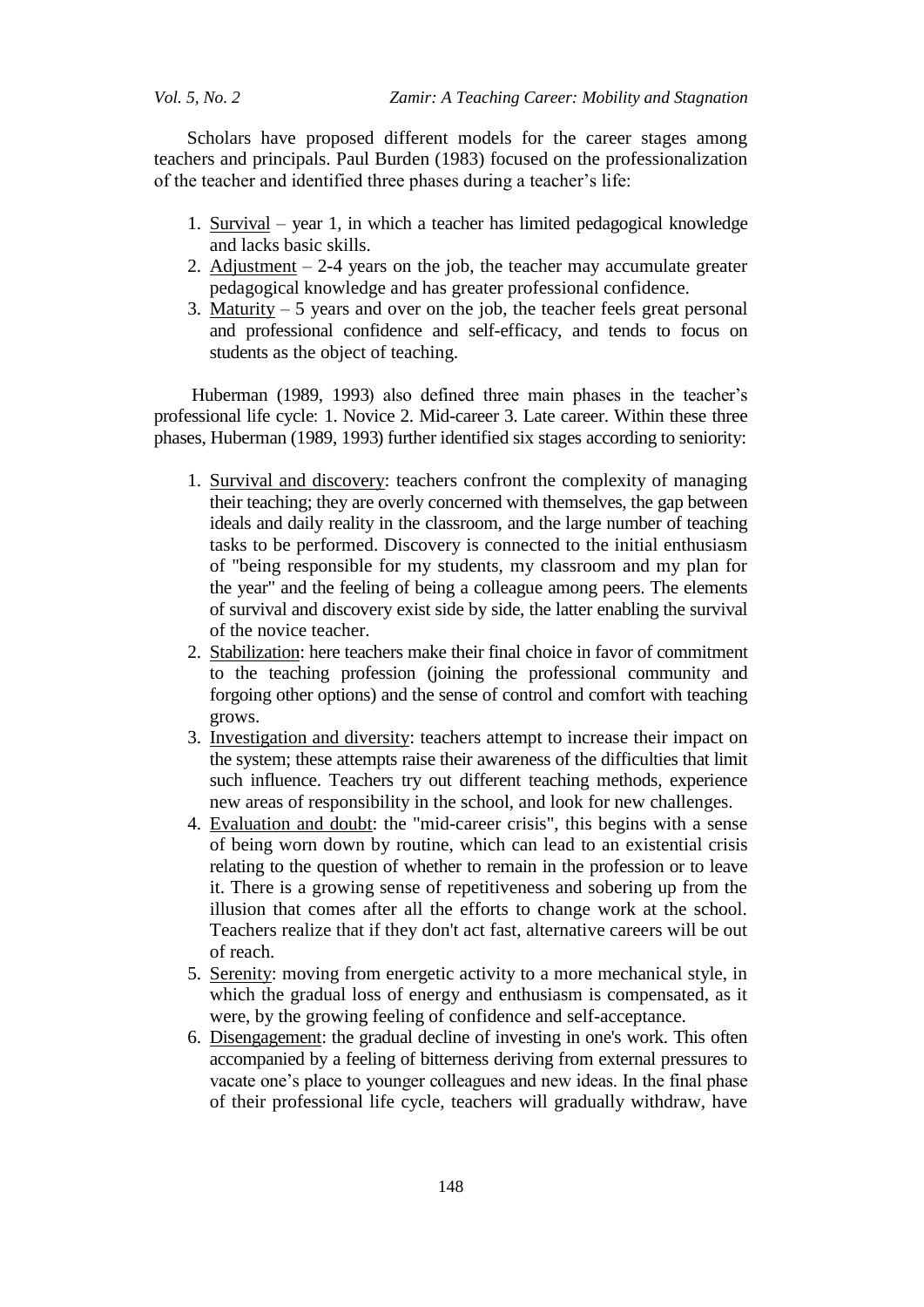few regrets and spend a great deal of time outside the school. Disengagement begins in the conservatism phase: A teacher may want to preserve the benefits that seniority brings, such as a convenient schedule and salary, without having to make any new investment in teaching the students.

Beginning with the third stage, the picture becomes complicated and the teacher's development forks off into several tracks that eventually merge into one (clear disengagement or bitterness).

According to Oplatka (2010), there is a close correlation between the age, career and generational affiliation of the teachers and their involvement, reactions and perceptions of educational change. Young teachers are more optimistic, enthusiastic about changes and adapt in a society in which uncertainty and job insecurity are on the rise.

In contrast, teachers in a later stage of their career experience a decline in functioning and, in the sense that the roles offered them are repetitive, this causes them to resist change and stick to what they already know. Teachers in mid-career are very critical of changes and tend to sort and select the changes that suit them, but at the same time, they do remain open to change (Oplatka, 2010).

In recent years, there has been increased interest in the concept of professional development during a career in general and in teaching in particular. In the current era, professionals in any field have to engage in life-long learning as this is necessary to remain updated. This learning contributes greatly on a personal level – financial and hierarchical advancement and the acquisition of new knowledge that provides satisfaction, novelty and a sense of empowerment. The learning also contributes to colleagues and to the organization itself (Avidov-Ungar, 2013; Tal & Avidov, 2002).

Professional development is a process whereby teachers manage to change via learning throughout their professional life, as a result of aspects relating to personal biography and individual characteristics regarding the demand for autonomy and the attitude towards any change in work modes. This is a process that results from the development itself and the work in the profession, and involvement in various formal programs in the work place.

Professional development is necessary because of teachers' obligations both to themselves and to their students. Teachers must refresh their knowledge, avoid burnout and repeatedly examine their perceptions of teaching and their desire to make teaching a respected profession. They must develop new approaches to learning, modernize the curricula and update their teaching practices. In contrast, in terms of the obligation to the students, it is being in touch with the students" needs (teaching thinking skills, relevance, multicultural diversity, involvement in learning), structuring knowledge for the students, developing social processes and the skills to adapt to life, and developing a set of values and morals as an anchor. These are not things that can be learned during pre-service training since they are dynamic and change over time (Avidov-Ungar, Rosner & Rosenberg, 2013).

Professional development involves several aspects – psychological, professio-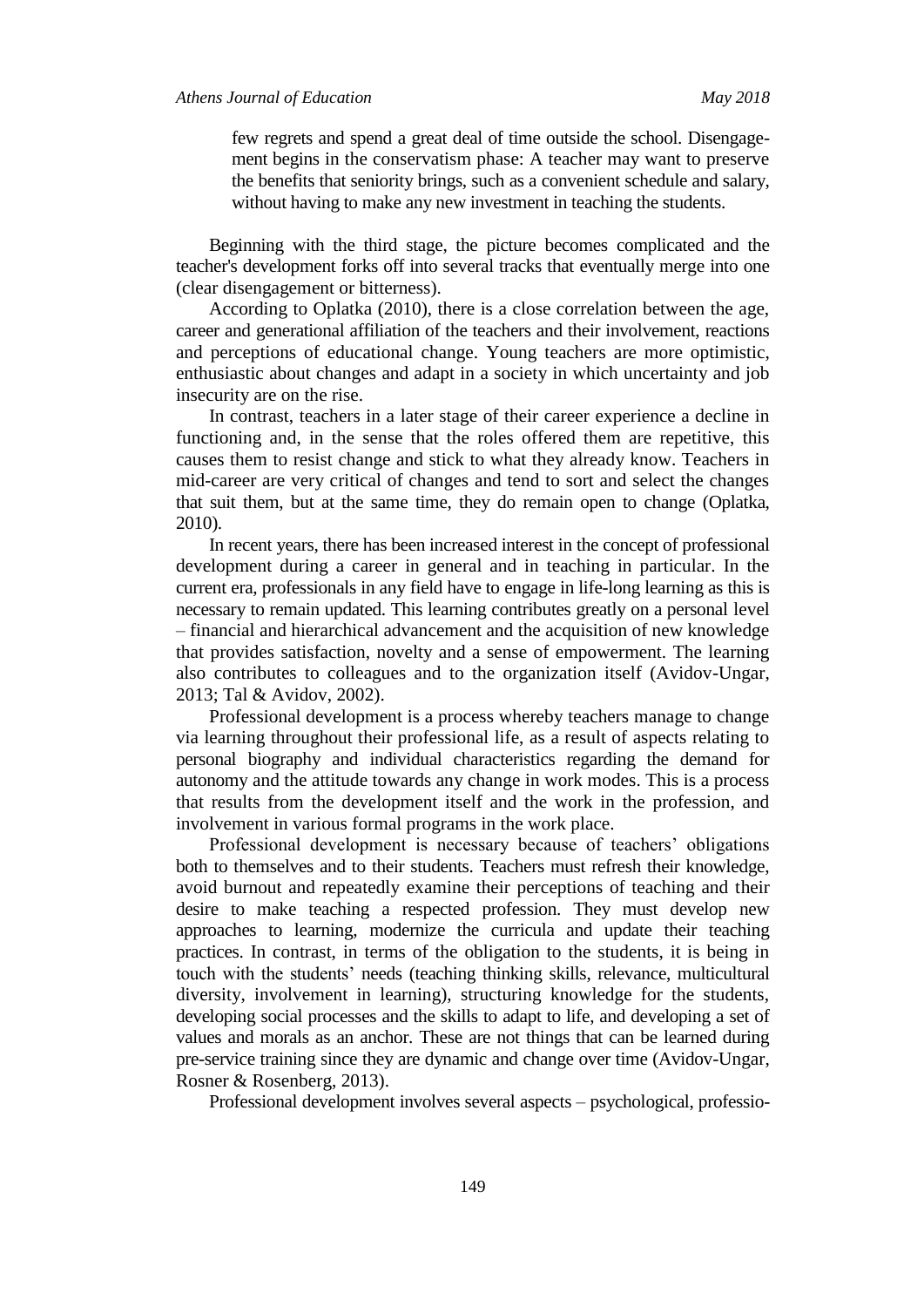nal and sociological – as well as a combination of psychology and sociology in change processes. These aspects contain the following phases: starting the job – choosing a profession, acquiring skills; stability in the job – the teacher"s self-confidence, settling into the job, and finally maturity, which leads to selfefficacy and enthusiasm. The next phase is the routine that might lead to burnout and then preparation for retirement and leaving the profession (Avdor, 2008). Other researchers offer different descriptions of the stages of professional development. Some claim that development refers to long-term processes throughout the teacher"s professional life as an ongoing part defined by stages and that corresponds to changes in technology, in globalization and in the knowledge-based society.

Professional development means personal growth, self-actualization and creative functioning leading to a sense of satisfaction and enjoyment vis-à-vis one"s profession. This process is accompanied by mixed and changing feelings among teachers, each according to their own professional development and the changes experienced regarding their sense of "self". These feelings are significant for professional development within the process of change. Others claim that after training and job entry, professional development is composed of three phases: of initial settling in, more advanced establishment, and expertise. Interestingly, according to all scholars, at any stage along this continuum, teachers need help, guidance and direction that changes from one phase to another (Oplatka, 2010; Alkad-Lehman & Grunsfeld, 2008; Beck, 2013).

Mobility and stagnation in a teacher"s career are immanent to the progress of that career**. Mobility** is a process whereby a teacher has the opportunity to develop both personally and professionally. The secure teacher feels confident where she is and wishes to learn and advance. At the same time, for there to be mobility, the teacher needs a sense of personal and organizational empowerment. Someone who feels appreciated, whose opinion is worth something within the organization, will develop the desire to grow within it. Mobility does not occur necessarily in a bottom-up process, in other words it is not necessarily a job promotion to a more senior position, and it may also be lateral mobility expressed in greater professionalization within the teaching field. Sometimes this kind of mobility leads society to sense that the person is "treading water" career-wise, even though that person doesn't actually feel that way (Steffy et al., 1999).

**Stagnation** is the opposite of mobility; it is a state in which the teacher feels confident where she is, and thus does not feel the need to advance and realize her full potential*.* This state of stagnation might derive from lack of empowerment by the organization she works for, or from a lack of possibilities for professional development. As a result, the teacher feels weak and of little value, which then affects her desire to advance within the system. People like this will find themselves in the same job for a long time, and even if they do not like their position, they will find it hard to leave.

Mobility and stagnation in many instances depend on the personality of the teacher, so that there are teachers who may choose to remain stagnant and are quite happy to do so; that is their personality and they are not looking for mobility, while for others, mobility is part of their personality and even if they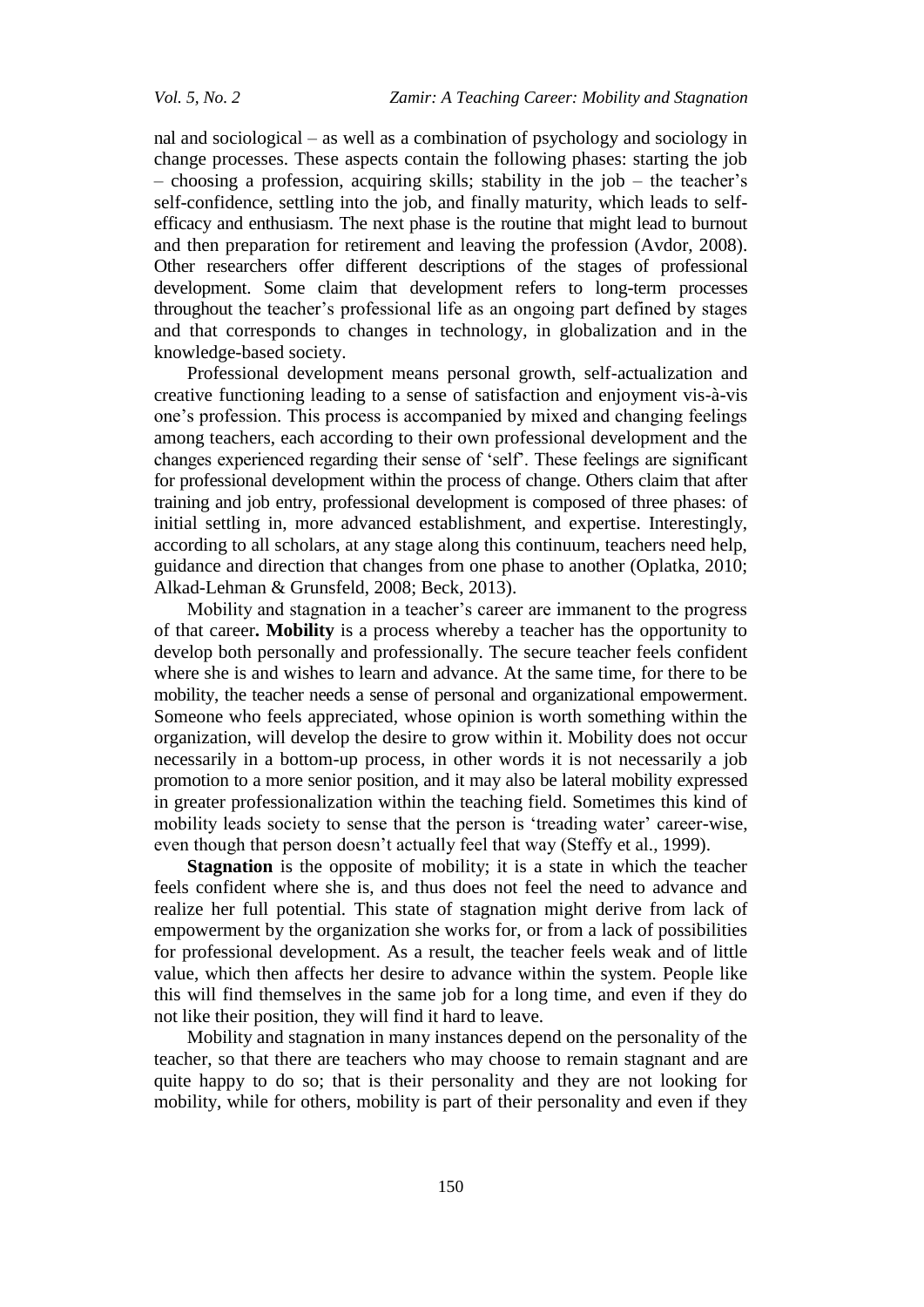are not empowered externally, they learn and develop professionally and are not ready to give up on themselves. Mobility and stagnation are both linked to the degree of commitment the teacher feels towards the job.

Lacey (1997) defines commitment as the investment in a particular career, in this case, teaching. Commitment is a sense of fidelity and adherence. The sense of belonging at the core of commitment constitutes a certain connection between the organization and the individuals, gathering them around a common value, aim and culture.

As stated, empowerment is a key concept affecting mobility and stagnation. Personal empowerment is an interactive process that takes place between the individual and his or her surroundings; it is expressed in the transition from a state of helplessness to a state in which the individual feels able to cope with the surrounding influences. This concept includes the sense of self-efficacy, mainly in situations in which power develops and is acquired. There is now recognition of the importance of empowerment of the individual and of the organization as one that develops values of empowerment (Avidov-Ungar & Friedman, 2011; Avidov-Ungar, Friedman & Olshtain, 2011).

Empowerment improves the individual"s sense of confidence and satisfaction with work and increases self-gratification. Empowerment also helps cultivate a positive organizational climate and enables coping and goal attainment; it also paves the way for positive dialogue between members of the organization and between them and their environment. Empowerment among teachers involves expanding knowledge, since this is a source of professional power and insights, and hence of smart behavior. An empowered teacher is one who undergoes a process of personal and professional development that takes place mostly at school. A teacher who is proactive and confident will also act that way outside school and go beyond the job description to initiate, refresh and contribute to the success of the school. Principals can empower their teachers to develop, become less dependent, and more open to personal and organizational growth and renewal. The more a teacher is party to the definition of the aim and policies of the school, and to its decision-making, the more empowered the teacher will feel, and as a result, the more independently she will perform tasks (Avidov-Ungar & Friedman, 2011; Avidov-Ungar, Friedman & Olshtain, 2011). In Israel"s education system, over 20% of the teachers hold other positions at school in addition to being homeroom and subject teachers. According to various studies, the more authority teachers have, the greater their satisfaction. Consequently, as one can see, there are many instances of empowerment which cause the individual to act and to initiate, but there are teachers whose personality this does not suit, and this empowerment does not help them.

Professional development has also been closely linked to teacher mobility, with various scholars offering different descriptions of the stages of professional development. Some claim that 'teacher development' refers to long-term processes throughout the teacher"s professional life, development as ongoing and defined in stages. It also corresponds to changes in technology, in globalization and the knowledge-based society.

The aim of the Research aim is to examine the causes of mobility and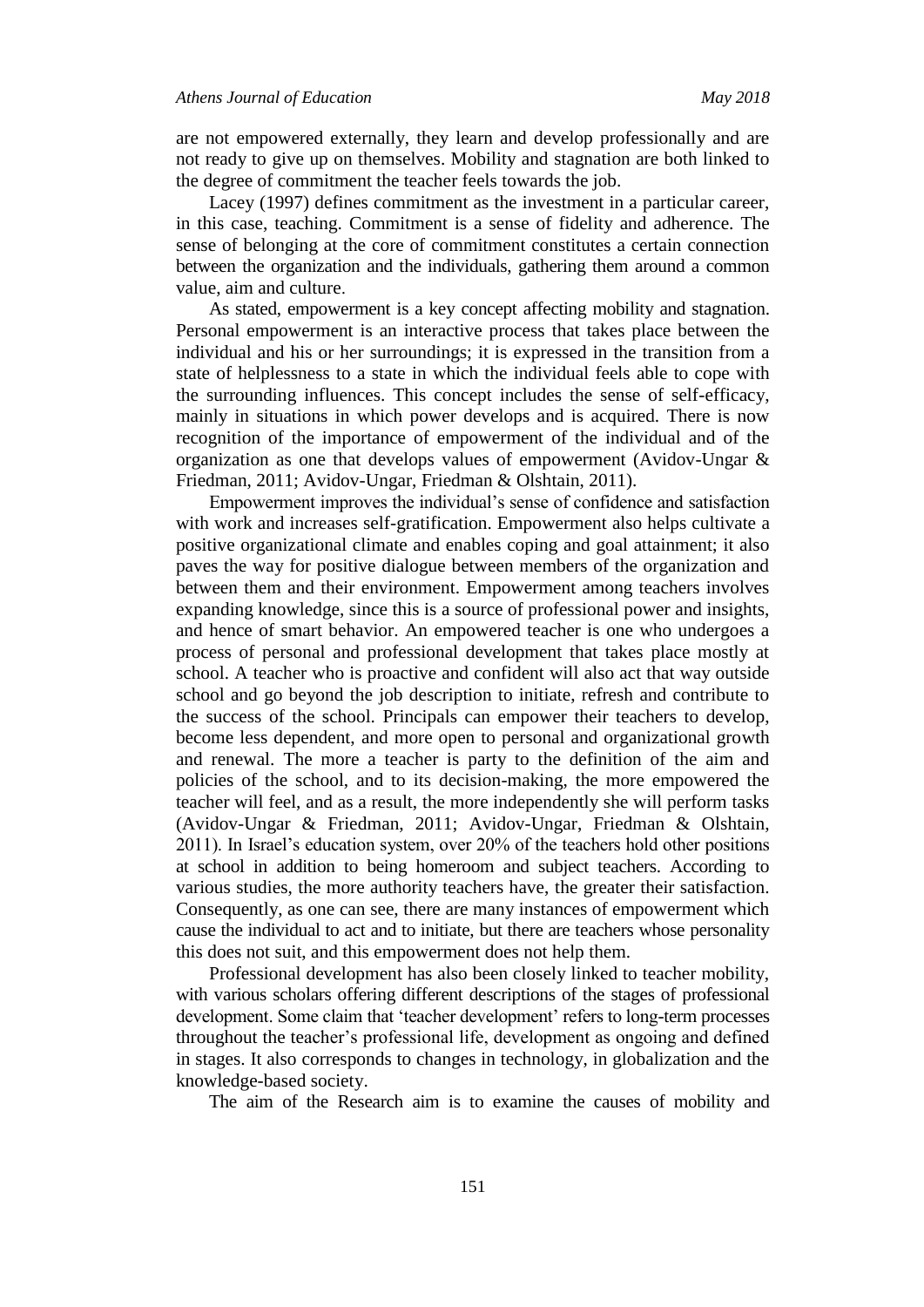stagnation among teachers. The research question is What are teachers" perceptions of the causes of mobility and stagnation in a teaching career?

### **Method**

*Research sample:* 18 teachers from elementary and secondary schools in Israel at different stages of their work career.

*Research method:* A qualitative methodology was employed, based on a structured questionnaire relating to teachers' definition of career, and the causes of mobility and stagnation during their own careers and among teachers in general.

The focus of a questionnaire is a very important tool for gathering data in qualitative research. It aims to understand the experience and meaning attributed to it by the subjects, while open-ended questions enable understanding of what the subjects think and how they see things (Shkedi, 2003). In order to enhance the dichotomy of the responses, subjects were asked to focus on one response they felt was essential, and if several responses were given, we related to the first response or argument given. In this manner, responses were collated into 18 per category to match the number of our research subjects. The questions included:

- 1. Would you define your work as a career? Explain.
- 2. What is the main factor that empowers teachers in their job?
- 3. What might block a teacher from advancing in the job?
- 4. What encourages mobility in a teacher's job?
- 5. What are your ambitions for the future?

The reliability of this research tool stems both from the profound theoretic background which has been the basis of its formulation as well as the researcher objectivity.

## **Findings**

#### **Defining Teaching as a Career**

Subjects were asked to define whether teaching is a career. 15 of them answered unequivocally that in their opinion teaching is, indeed, a career. Sample statements: "I see teaching as a profession you work in and it gives professional and personal satisfaction, you can develop and enhance your professional knowledge", "Of course, I do a job that interests, challenges and satisfies me. I develop in terms of teaching practices and creativity", "It is a serious career with a great deal of responsibility, I feel that my work is not a job and a living, but fills my need to give and contribute to others", "The very desire and urge to advance in the profession is an indication of career orientation", "For me teaching is a lifelong profession, somewhere I can develop, learn and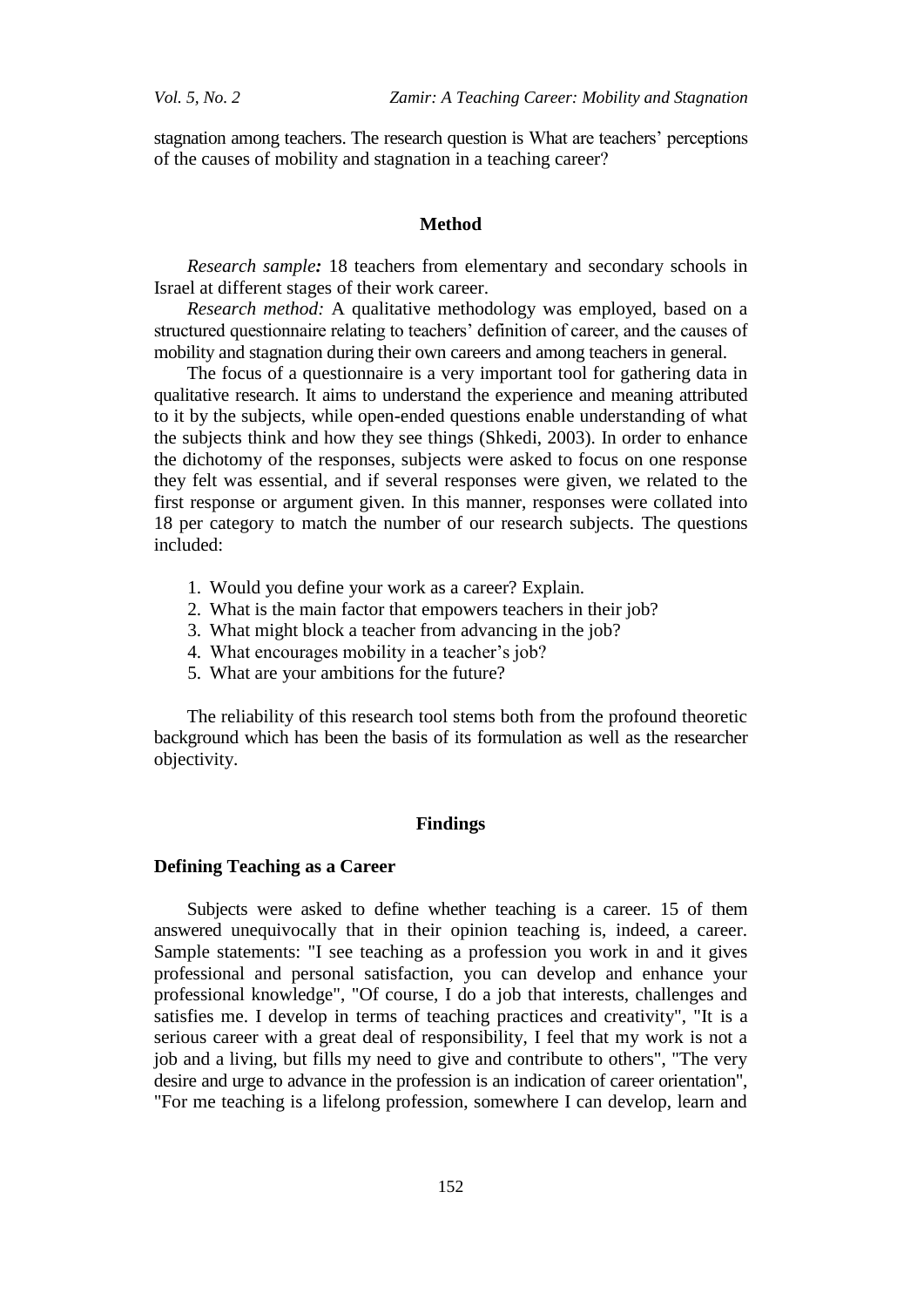fulfill different roles".

In contrast, two teachers claimed that teaching is not a career. One of them explained that this was because of her newness to the education system: "… since a career is the sum total of all the jobs in my life and I have just started teaching", while the other related to ambitions according to which she believed a career is measured: "I see career as a professional job that aspires to high salaries and not so much in educational/therapeutic fields. A career is more in hi-tech, management and so forth."

Only one teacher did not see teaching as a career: "I find it hard to see the horizon or to define ambitions. Just teaching in class is not what I define as a career."



*Figure 1.* Defining the Teaching Profession as a Career

Findings show that most of the teachers agree that teaching is a career.

### **Factors Driving Mobility within the Teaching Profession**

Twelve subjects expressed the need for a good feeling coming from the school administration and staff in terms of encouragement, mutual stimulation, empowerment, giving a sense of self-efficacy, trust and satisfaction. Sample statements: "A teacher must feel that it is pleasant at work. That doesn't mean that everything comes easily, but she should feel worthwhile and that she is contributing", "It is important to legitimize the fact that a teacher should bring herself and her belief system…", "… belonging to the staff and getting support from them".

Two subjects expressed an opinion regarding professional development - "something that encourages a teacher to advance is her belief in the job and her contribution to the children, her professional advancement".

Two subjects claimed that the individual teacher's personality is what enables mobility: "A teacher who is ambitious and wants to change will initiate things and thus bring about her own advancement", "… our strengths empower us". Two subjects mentioned salary as an important factor in the desire to advance.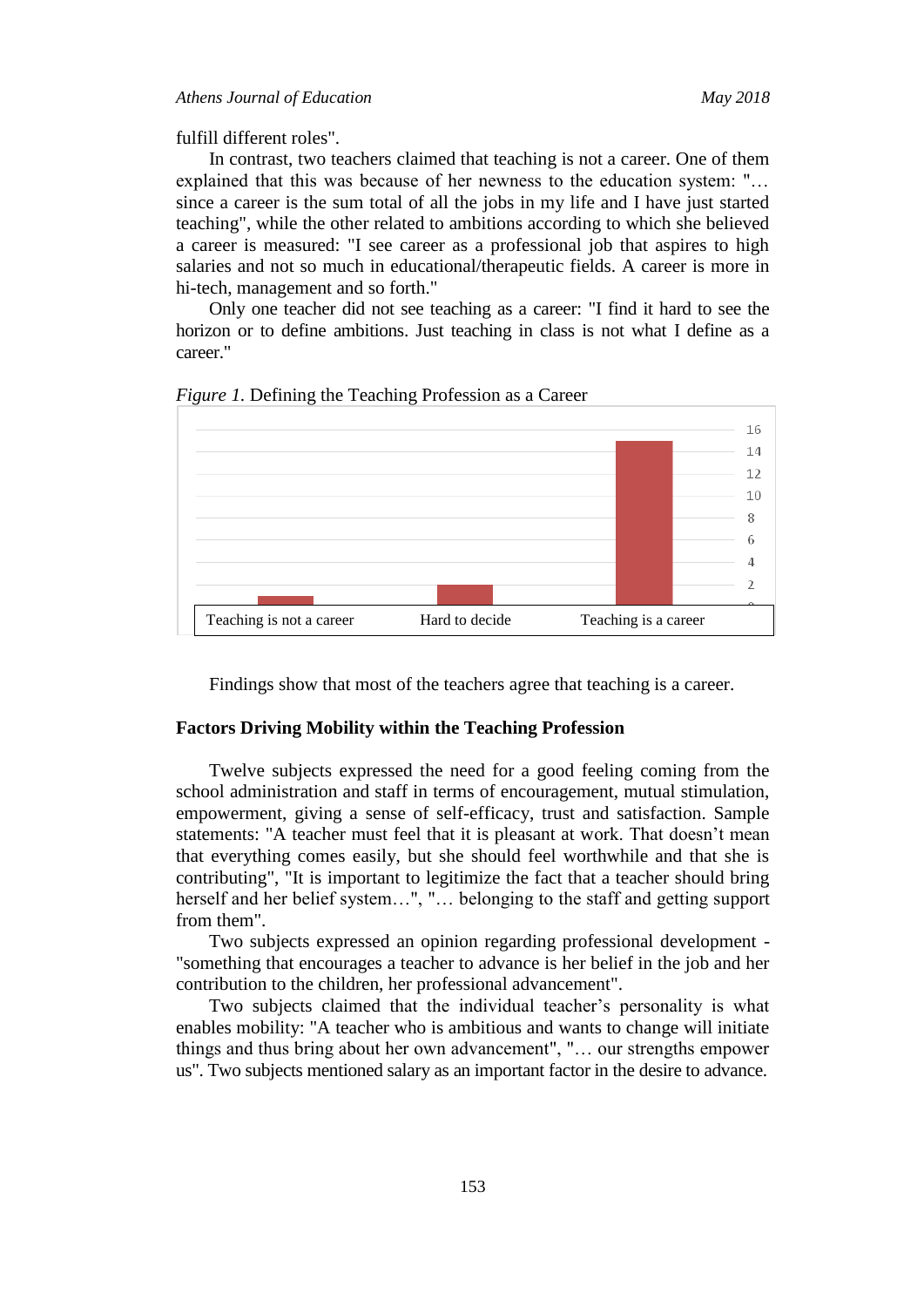

*Figure 2***.** Drivers Encouraging Mobility in the Teaching Profession

Findings show that a clear majority of the subjects indicate the school administration and staff as drivers of mobility.

## **Factors that Empower the Teaching Profession**

Most of the subjects (11) mentioned in the first place that the school administration is the primary factor that empowers a teacher. "I feel appreciated and empowered by the principal and the staff…", "The principal and her deputy appreciate my professionalism … they trust me and praise me to outside bodies", "A principal who enables me to act as I see fit, who trusts me…", "A principal who demanded that I take on other roles besides teaching…", "…tremendous empowerment from a one-of-a-kind principal!"

Three subjects mentioned the importance of the staff as a decisive factor in their sense of empowerment: "A staff that always gives support, veteran teachers who advise the new ones…", "Knowing that my opinion is important to the staff…", "I feel that my opinion counts, it is taken into account, and my talents are used…", "In my staff there is room to move and flexibility, there is room to express an opinion, suggest ideas and grow".

Two teachers mentioned that parents are also an empowering factor: "… warm feedback from parents … feedback from parents strengthens and empowers…" Two subjects also gave credit to the children and their successes as an important source of empowerment: "The progress of the children is very empowering…", "Sometimes it comes from the children, who give me a sense of confidence, they trust me, they chose to share and consult…"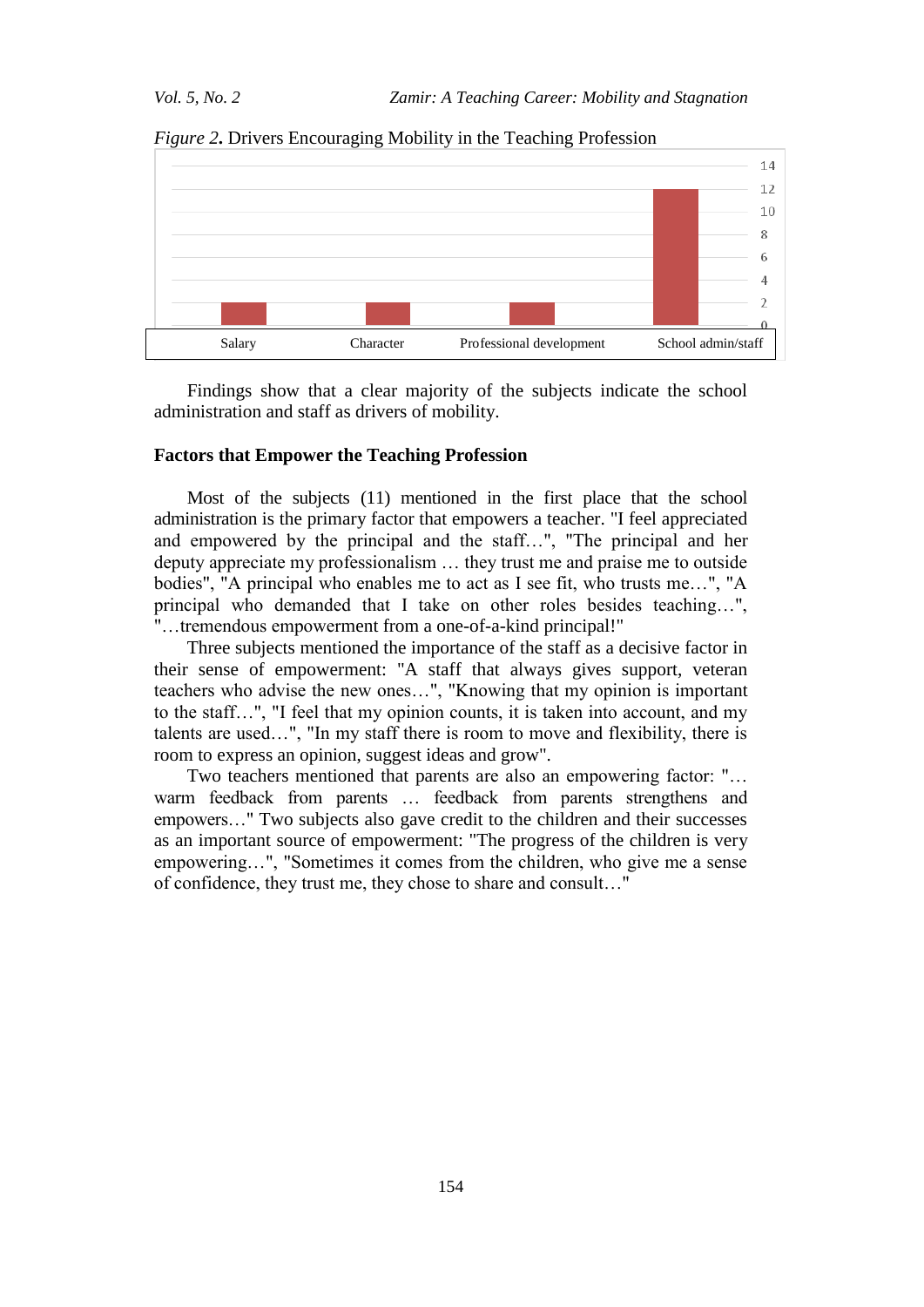



Findings indicate that most of the subjects mentioned the school administration and the inspectorate as an enhancing factor.

#### **Causes of Stagnation in the Teaching Profession**

The main factor that arose in most of the interviews as a cause of stagnation was the nature of the relationships with the school administration and with other members of the teaching staff.

Twelve subjects see conflictual situations that occur within a staff of teachers or between them and the school administration as a factor that might cause a teacher"s stagnation. In particular, responses brought up the aspect of lack of cooperation with the principal, lack of goodwill, lack of appreciation, and lack of trust between the principal and the members of the staff. Sample statements: "A principal who does not give us freedom of action, a staff that does not cooperate and does not share thoughts and ideas", "A teacher who feels untrusted, who does not sense any goodwill or empowerment, who feels a lack of consideration and understanding regarding personal issues, will not want to stay in the workplace or will choose to become small-minded and do only what is good for her".

Two respondents mentioned the lack of challenges and at the same time the lack of tools to deal with challenges as well as lack of support and backing of teachers who are doing their job.

Three respondents also saw the workload as a factor that can lead to stagnation: "The tremendous workload and lack of coping tools can very much affect a teacher and bring her down", "There is a problem with the overload of demands and this breaks teachers". Only one teacher mentioned difficulties of classroom management as a possible factor in career stagnation.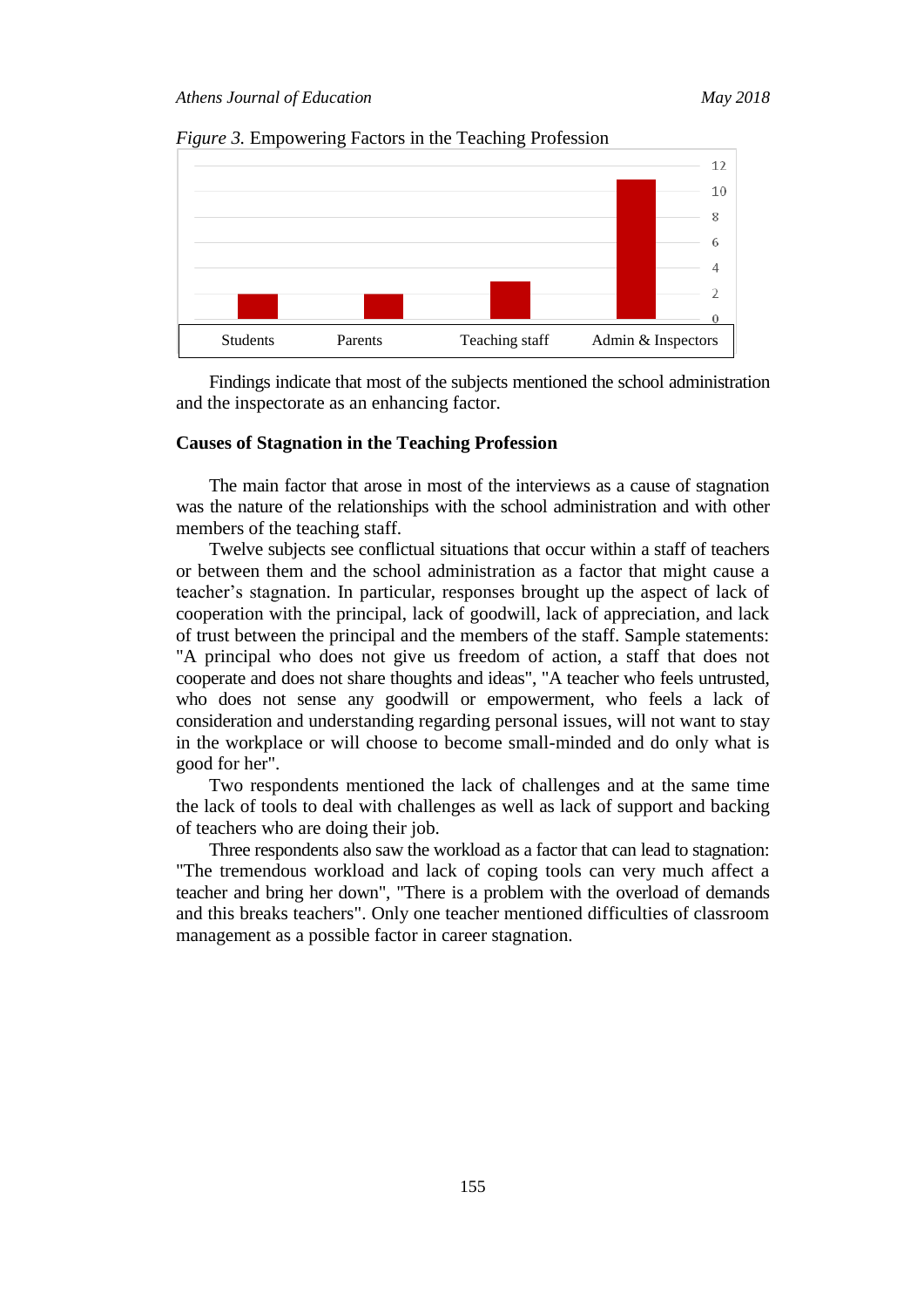

*Figure 4.* Stagnation Factors in the Teaching Profession

Most of the subjects reported personal conflicts between teachers and the administration as a career-impeding factor. A few also reported conflicts among members of the teaching staff.

### **Future Ambitions**

Most of the interviewees aspired to remain in the field of education and teaching. Ten teachers expressed an ambition to continue as subject and homeroom teachers, and to take on other positions at school: "Today I see myself as promoting the school"s uniqueness, making the school I work in a place of real education, out of respect for the students and sharing with the community; making learning more values-oriented and meaningful", "… developing clear and effective procedures to support and help all students and staff", "I would like to advance through a sense of renewal, initiative and development of procedures, teaching programs and practices".

Two teachers expressed the ambition to move into training and counseling: "Perhaps in the more distant future I will develop a method of reading and writing for special education students and will train new teachers.", "...try to be a counselor in computers…". Four teachers said their future ambition was to become a principal: "In the next decade to take a course at Avnei  $Rosh<sup>1</sup>$  and become a principal". One teacher said her most important ambition was to reach her pension, and expressed no further professional ambitions: "I am at a stage in my life where I am only looking at the present and the near future … a pension and enjoying my children and family". One teacher expressed a desire to lecture at an academic institution such as a teacher education college or a university.

l

<sup>&</sup>lt;sup>1</sup>An organization devoted to training school principals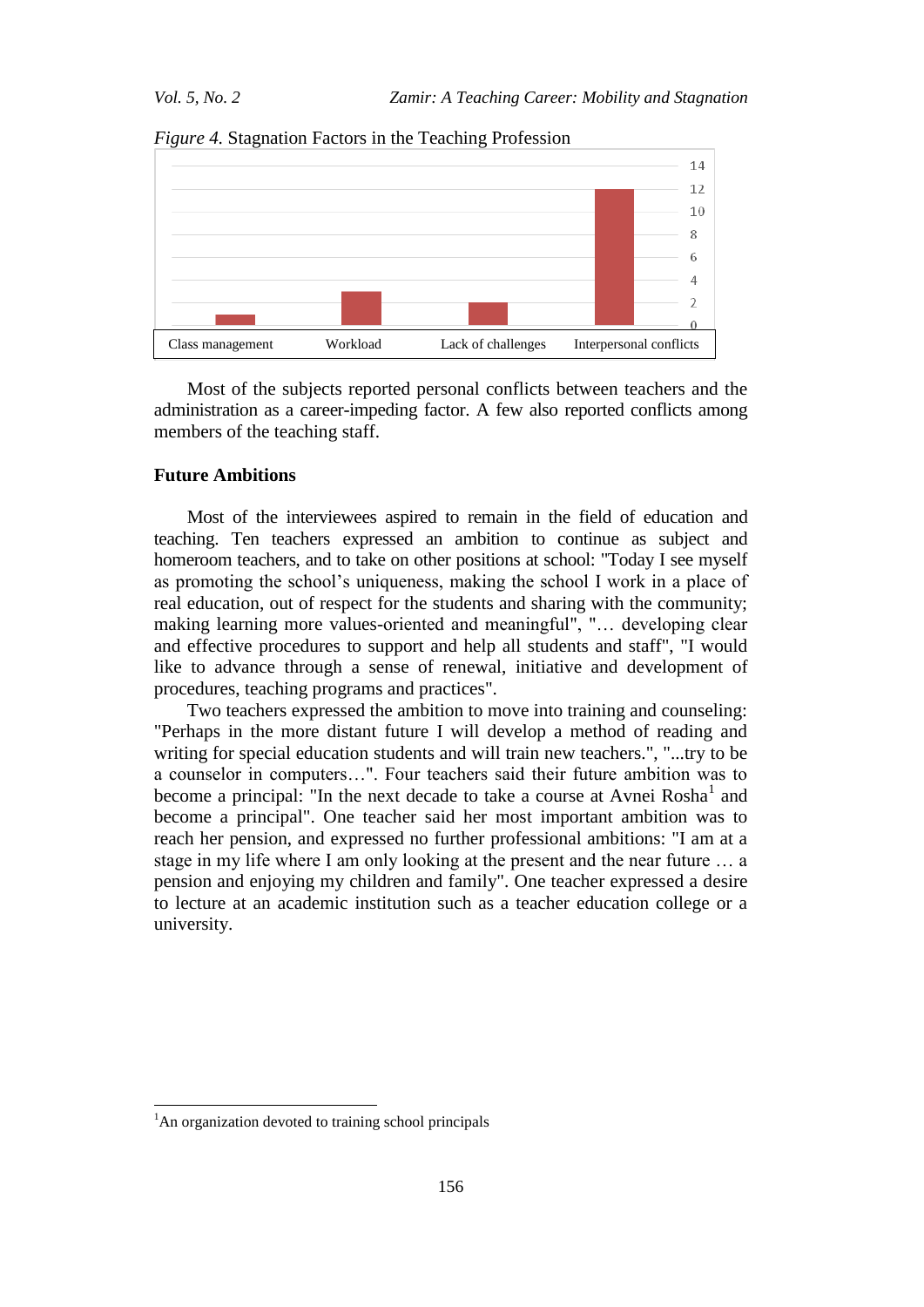



Most teachers wish to remain in education and teaching.

## **Conclusion**

With their various responses, the teachers mentioned the Gordian knot between their subjective feelings during their career and the importance of the support of the school administration. Most of the interviewees (11) first mentioned the administration as the primary factor that empowers the teacher. In the school organization, where everyone knows everyone else, there is a delicate relationship that affects the degree of trust and the morale of the employees. Concepts that are immanent to empowerment such as appreciation, trust, goodwill, and backing reappeared again and again in the responses about mobility drivers.

According to Blace (2001), the principal, who is in a position of power, can be an empowering factor but can get easily carried away by the asymmetric status in the balance of power, and become an authority figure that arouses anxiety and diminishes the teacher's functioning. Moreover, Blace and Gary (1995) report that, through the manipulation of cultural, symbolic, and ideological dimensions of school life, certain administrative leadership styles may lead to more sophisticated forms of teacher control.

A principal may affect many areas such as strengthening a teacher"s confidence, helping to execute reforms, support for teachers' professional development and so forth. Hence his or her tremendous importance as an empowering factor (Blace, 2001).

Twelve of the respondents see conflict within the staff or between the staff and the administration as a potential cause of teacher stagnation. In particular, responses mentioned lack of cooperation with the principal or members of staff, lack of goodwill, lack of appreciation, and lack of trust. Only one teacher mentioned the issue of classroom management difficulties as a possible cause of career stagnation. This reinforces the sense that most teachers are at the stabilization stage: on the one hand they are confident in their work in teaching and education, but on the other, they are more concerned about their status visà-vis the staff and the administration.

Twelve subjects expressed the need for a good feeling coming from the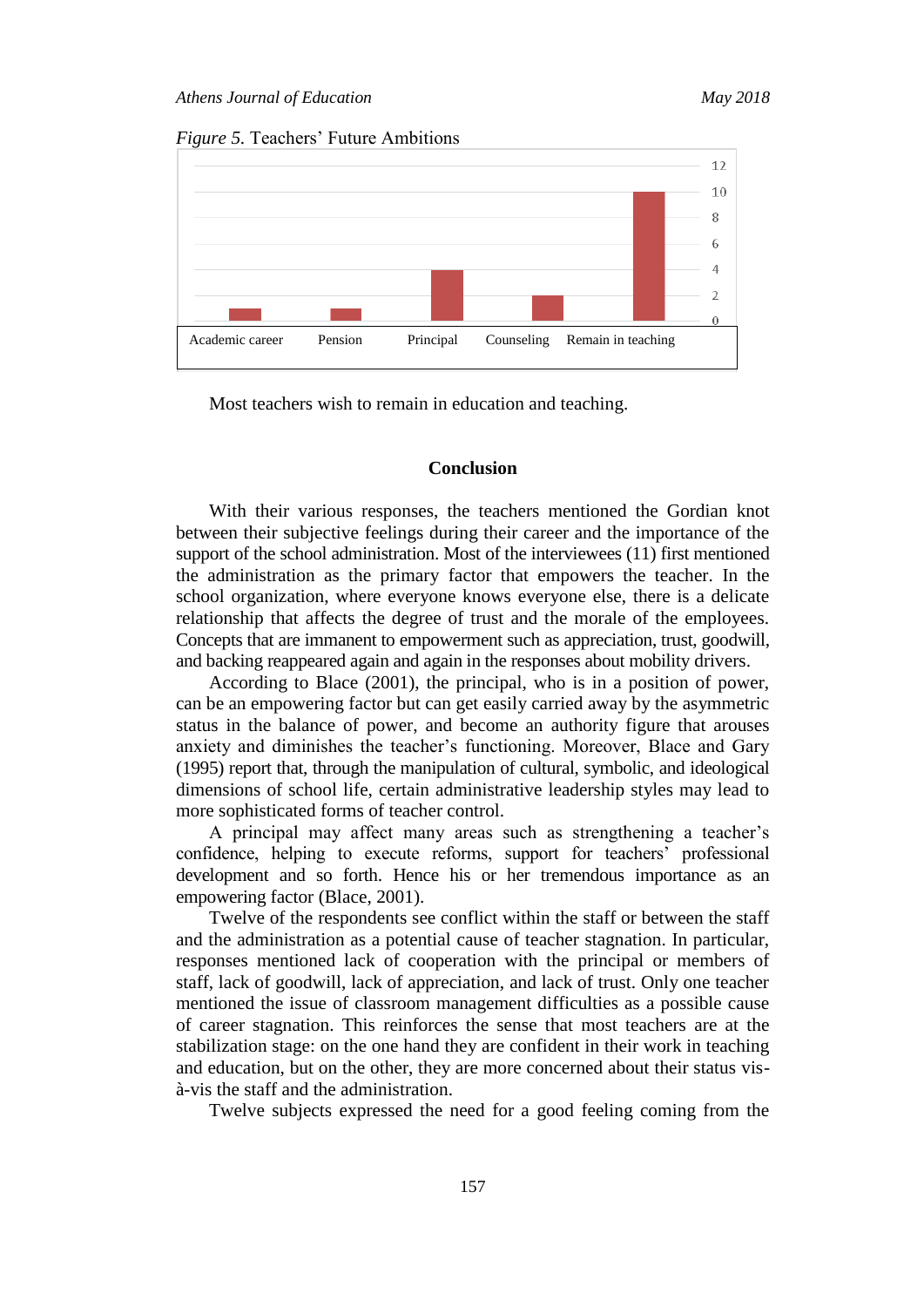school administration and staff in terms of encouragement, mutual stimulation, empowerment, giving a sense of self-efficacy, trust and satisfaction as drivers of mobility. In contrast, only two subjects named professional development as the driver of mobility within the school hierarchy. Unlike the reports of the subjects in this study, professional literature displays evidence of a great deal of importance attached to professional development as the promoter of teacher"s careers. Professional development is needed because of a teacher"s commitment both to herself and to her students. The teacher has to become refreshed and avoid burnout, to constantly reexamine her perceptions of teaching and her desire to position teaching as a respected profession. She must develop new teaching practices and update her study programs. As for the student, it is the contact with the needs of the learner (teaching thinking, relevance, multicultural diversity, involvement in learning etc.), structuring knowledge for the student, developing social processes and the skills of adjusting to life, developing a moral, values-oriented perspective as an anchor. These things cannot be taught in the pre-service training stage because they are dynamic and change over time (Avidov-Ungar, Rozner & Rosenberg, 2013).

The very fact that this area of professional development was quite negligible in the teachers' responses should be seen as a worrying sign of their biased and unfounded perception; namely that they have already achieved a good proficiency and are therefore exempt from further professional development. When asked their opinions about mobility drivers, teachers hardly related at all to professional development and spoke mainly about the importance of feeling good, of empowerment and the relationships with the people they work with. Not mentioning the students in this context is a worrying sign of an early stage of certain stagnation (Huberman, 1989, 1993).

Only two subjects mentioned salary as an important factor in the desire to advance. In line with Hertzberg's (1987) theory of motivation, salary is, in fact, seen by teachers merely as a 'hygiene factor' with no real significance as a mobility driver.

Most of the teachers in the study agreed at the declarative level that teaching is a career. In all the responses on this issue, there was a consensus that today a career is driven by the person, and not as in the past, when it was the organization that dictated an individual"s career. Most interviewees related to the fact that one"s career is a very personal thing and differs from one person to the next, with concrete reference to the specific organization they work for. At the same time, when asked about their future ambitions, most of the teachers (10) reported wanting to remain in teaching and education at school. To a great extent, this is an indication of career stagnation and acceptance of the current phase they are in. As befits "mid-career" teachers, theirs is typically the stage of *stabilization*. Experienced teachers in this stage usually feel confident about their professional skills and knowledge and settle into a comfortable and predictable pattern of teaching.

Despite the limitations of the research sample in this study, we nevertheless obtain a worrying notion of the main danger of stagnating in the comfort zone which will lead to conservatism and eventually to disengagement and retirement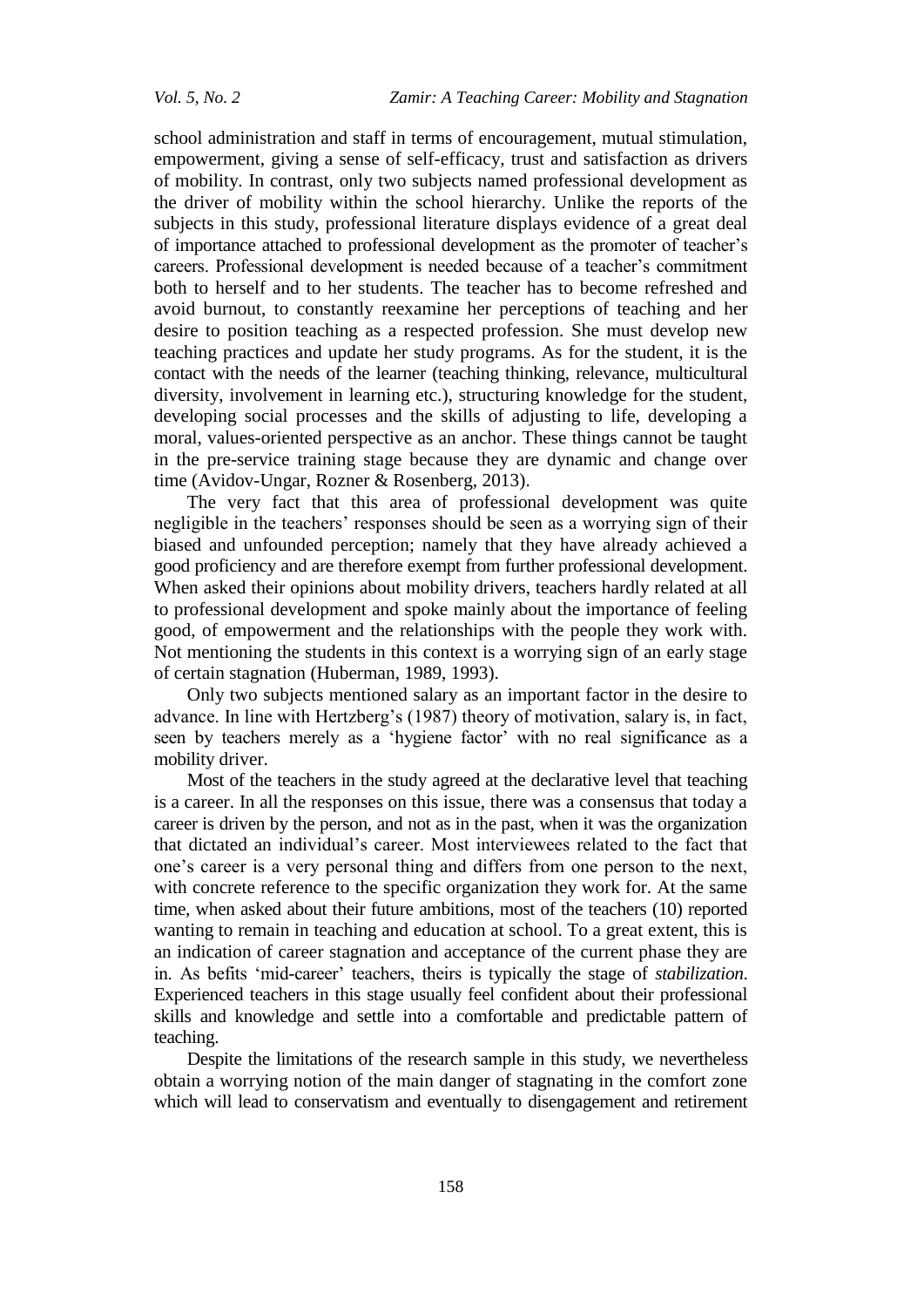(Huberman, 1989, 1993). Only five teachers expressed a desire to climb up the organizational ladder: four of these wished to reach management positions and one wished to become an academic lecturer. Only one teacher said she wished to retire, thus positioning herself squarely in the disengagement stage.

The above findings present a distressing picture of teachers who have determined their position within the school organization and display complacency and over-confidence in their professionalism, and are mainly concerned with the fact of belonging and their acceptance by the school administration and staff. This has clear implications for damage to the teaching-learning process and the increasing desire of teachers to take an early retirement.

#### References

- Alkad-Lehman, A. & Grunsfeld, H. (2008). *Paths, roads and crossroads – Stories of professional development processes and changes in mindset*. Mofet Institute. (Hebrew)
- Arthur, M. B., & Rousseau, D. M. (1996). The boundaryless career: A new employment principle for a new organizational era. New York: Oxford University Press
- Avdor, S. (2008). *Teacher professional development and the place of academic training institutions as partners in these processes – Literature review and research findings from Israel and elsewhere*. Inter-collegiate Research Authority, Mofet Institute. (Hebrew)
- Avidov-Ungar, O., Friedman I., Olshtain, E. (2011). Patterns of empowerment among teachers fulfilling roles at elementary schools in Israel: Limited empowerment, rewarding empowerment and change-generating empowerment. *Iyyunim BeMinhal Uve'irgun Hahinuch*, 32, 153-184 (Hebrew)
- Avidov-Ungar, O., & Friedman I., (2011). *Teacher empowerment: Essence and models – review of professional literature*. Henrietta Szold Institute Press: Jerusalem. (Hebrew)
- Avidov-Ungar, O., (2013). Professional development in an era of reforms and changes – Meanings of the perception of continuity. In: S. Shimoni & O. Avidov-Ungar (Eds.) *On Continuity* (pp. 197-226). Mofet Institute. (Hebrew)
- Avidov-Ungar, O., Rosner. M., & Rosenberg, A. (2013). The professional development of educators in light of the *Ofek Hadash* and *Oz LeTmura* reforms – from policy to implementation. In: S. Shimoni & O. Avidov-Ungar (Eds.) *On Continuity* (pp. 165-196). Mofet Institute. (Hebrew)
- Bar-Haim, A. (1988). *Human Resource Management*. Tel Aviv: Open University. Units 8, 9, 10. (Hebrew)
- Beck, S. (2013). Teacher professional development: On continuity and autonomy. In: S. Shimoni & O. Avidov-Ungar (Eds.) *On Continuity* (pp. 229-250). Mofet Institute. (Hebrew)
- Blace, J. (2001). *Empowering teachers: What successful principals do*. London: Sage
- Blace, J., Gary, A. (1995). *The micropolitics of educational leadership: From control to empowerment*. N.Y: Teachers College Press, Columbia University.
- Burden, R. P. (1983) *The Teacher Educator* Vol.18, Issue 4, 19-23.
- Hall, D. T. (2002). *Protean careers in and out of organizations*. Thousand Oaks, CA: Sage.
- Herzberg, F. (1987). One more time: How do you motivate employees? *Harvard Business*